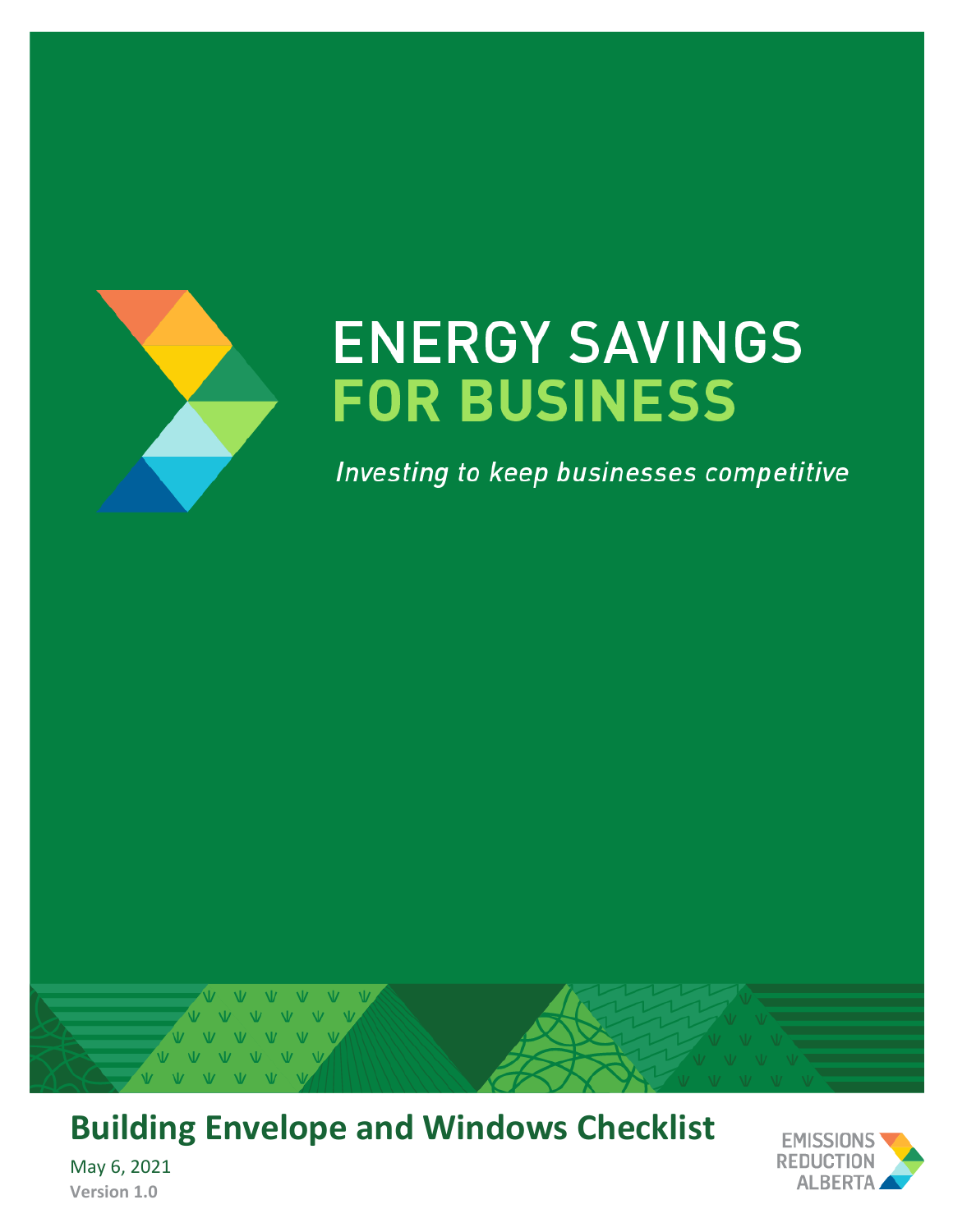# **Table of Contents**

| STEP 5 OF PRE-PROJECT APPLICATION: ALL BUILDING ENVELOPE AND WINDOWS MEASURES8 |  |
|--------------------------------------------------------------------------------|--|
|                                                                                |  |
|                                                                                |  |

V V V V V V<br>V V V V V V VVVV  $V = M - W$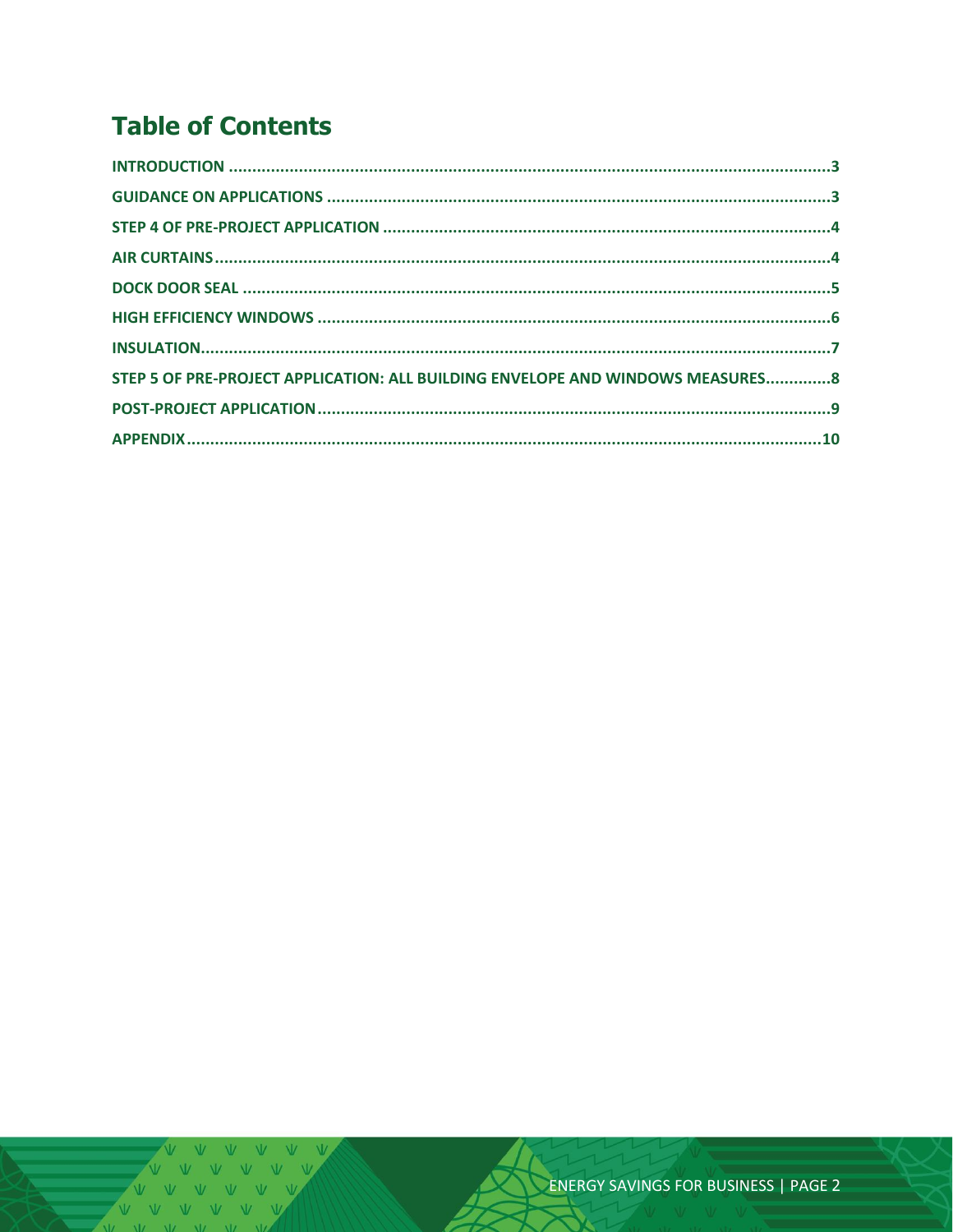#### <span id="page-2-0"></span>**INTRODUCTION**

This document is intended as a guide to support the submission of accurate and complete Building Envelope and Windows project applications. All applicants with Building Envelope and Windows should ensure the application meets the Eligibility Requirements set out in the Participant Terms and Conditions, Contractor Code of Conduct and Eligible Measures List. The applicant must submit the requested documentation and answer the questions contained within this document.

This checklist includes guidance for what needs to be entered in each input field at Step 4 and Step 5 of the Application process. Step 5 specifically describes which documents need to be uploaded and their purpose.

#### <span id="page-2-1"></span>**GUIDANCE ON APPLICATIONS**

The following sections provide guidance on Building Envelope and Windows applications, ensuring that they are complete, accurate and comprehensive.

The applicant and/or contractor will also need to provide the following information in Step 4 and Step 5 of the application submission, as further described in the tables below.

ENERGY SAVINGS FOR BUSINESS | PAGE 3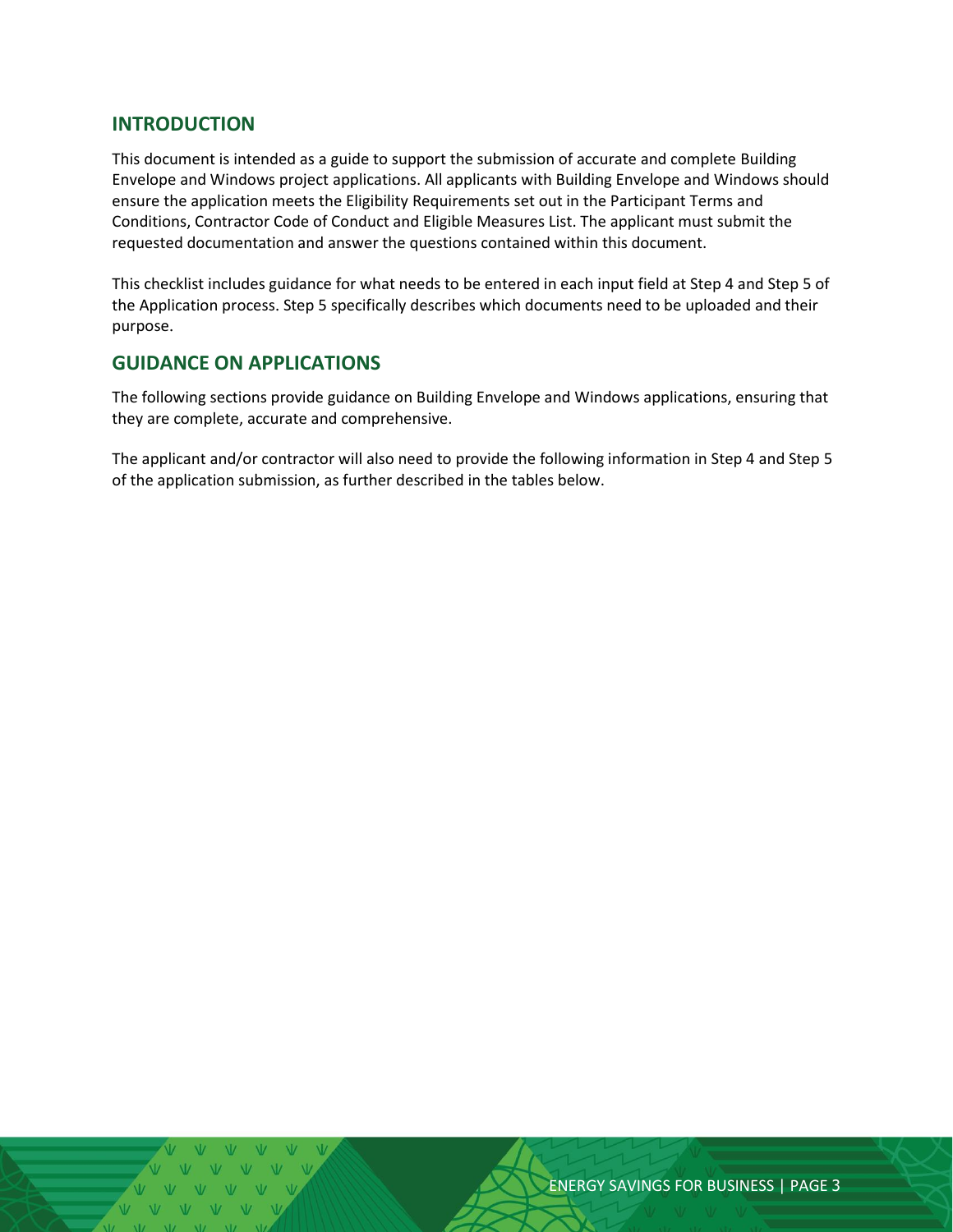## <span id="page-3-0"></span>**STEP 4 OF PRE-PROJECT APPLICATION**

#### <span id="page-3-1"></span>**AIR CURTAINS**

- Air Curtains Overhead / Shipping Doors
- Air Curtains Pedestrian Doors

| <b>Field</b>                          | <b>What to Enter</b>              | <b>How Data or Input Provided is</b><br><b>Used</b> |
|---------------------------------------|-----------------------------------|-----------------------------------------------------|
| Quantity                              | Enter the number of measures      | • Used to calculate                                 |
|                                       | being installed.                  | eligible incentive.                                 |
|                                       |                                   | • Post-project QA/QC.                               |
|                                       |                                   |                                                     |
| <b>Specification Sheet</b>            | Upload the specification sheet    | • Post-project QA/QC.                               |
|                                       | for the measure.                  |                                                     |
|                                       | Indicate/circle which specific    |                                                     |
|                                       | equipment is being used for the   |                                                     |
|                                       | project.                          |                                                     |
| Height covered by Air Curtain         | Enter height covered by air       | • Calculate incentive cap.                          |
| (feet)                                | curtain in feet.                  | • Post-project QA/QC.                               |
| Width covered by Air Curtain          | Enter width covered by air        | • Calculate incentive cap.                          |
| (feet)                                | curtain in feet.                  | • Post-project QA/QC.                               |
| <b>Equipment &amp; Material Costs</b> | Enter equipment and material      | • Calculate incentive cap.                          |
|                                       | costs as indicated on the invoice | • Post-project QA/QC.                               |
|                                       | / final quote.                    |                                                     |
| Labour Cost                           | Enter labour costs as indicated   | • Calculate incentive cap.                          |
|                                       | on the invoice / final quote.     | • Post-project QA/QC.                               |
| Design Cost                           | Enter design costs and include    | • Calculate incentive cap.                          |
|                                       | all other costs as indicated on   | • Post-project QA/QC.                               |
|                                       | the invoice / final quote.        |                                                     |

V V V VVVV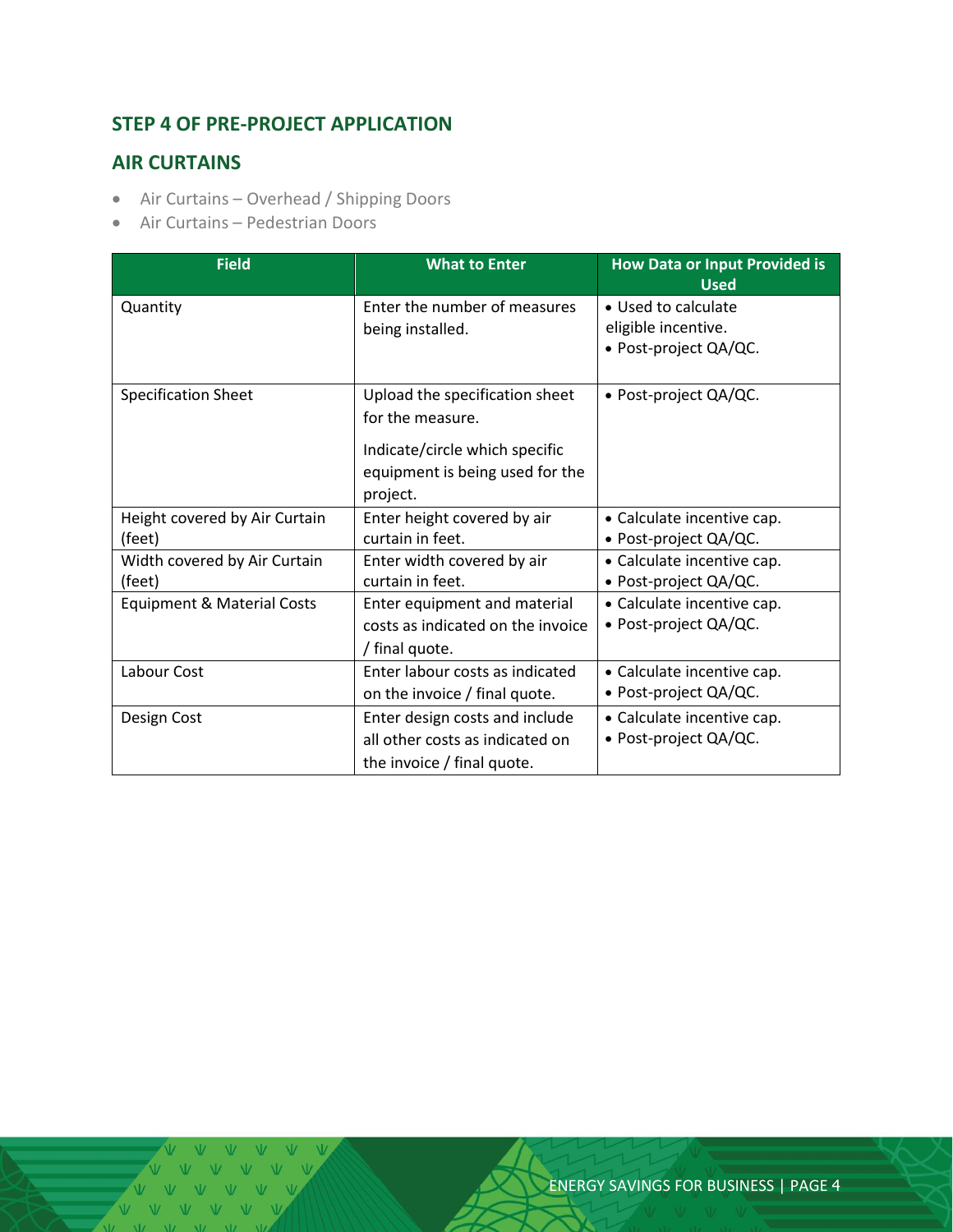# <span id="page-4-0"></span>**DOCK DOOR SEAL**

- Dock Door Seal Compression Seal
- Dock Door Seal Shelter Seal

| <b>Field</b>                          | <b>What to Enter</b>              | <b>How Data or Input Provided is</b><br><b>Used</b> |  |
|---------------------------------------|-----------------------------------|-----------------------------------------------------|--|
| Quantity                              | Enter the number of measures      | • Used to calculate                                 |  |
|                                       | being installed.                  | eligible incentive.                                 |  |
|                                       |                                   | • Post-project QA/QC.                               |  |
| <b>Specification Sheet</b>            | Upload the specification sheet    | • Post-project QA/QC.                               |  |
|                                       | for the measure.                  |                                                     |  |
|                                       | Indicate/circle which specific    |                                                     |  |
|                                       | equipment is being used for the   |                                                     |  |
|                                       | project.                          |                                                     |  |
| Height of Opening covered by          | Enter height of opening covered   | • Calculate incentive cap.                          |  |
| Seal (sq ft)                          | by the seal in square footage.    | • Post-project QA/QC.                               |  |
| Width of Opening covered by           | Enter width of opening covered    | • Calculate incentive cap.                          |  |
| Seal (sq ft)                          | by the seal in square footage.    | • Post-project QA/QC.                               |  |
| <b>Equipment &amp; Material Costs</b> | Enter equipment and material      | • Calculate incentive cap.                          |  |
|                                       | costs as indicated on the invoice | • Post-project QA/QC.                               |  |
|                                       | / final quote.                    |                                                     |  |
| Labour Cost                           | Enter labour costs as indicated   | • Calculate incentive cap.                          |  |
|                                       | on the invoice / final quote.     | • Post-project QA/QC.                               |  |
| Design Cost                           | Enter design costs and include    | • Calculate incentive cap.                          |  |
|                                       | all other costs as indicated on   | • Post-project QA/QC.                               |  |
|                                       | the invoice / final quote.        |                                                     |  |

 $V$   $V$   $V$ VVV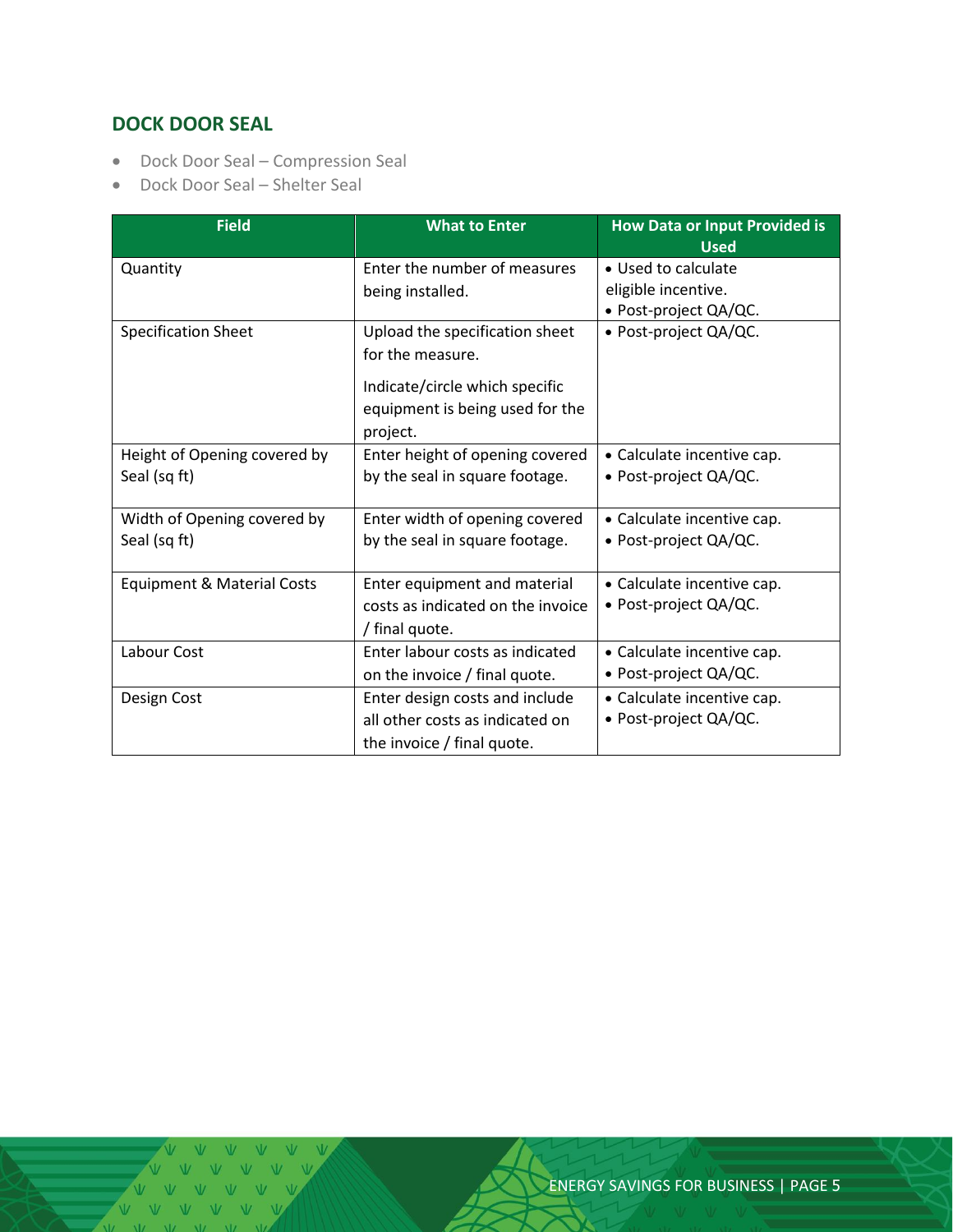# <span id="page-5-0"></span>**HIGH EFFICIENCY WINDOWS**

| <b>Field</b>                          | <b>What to Enter</b>              | <b>How Data or Input Provided is</b><br><b>Used</b> |
|---------------------------------------|-----------------------------------|-----------------------------------------------------|
| Quantity                              | Enter the number of measures      | • Used to calculate                                 |
|                                       | being installed.                  | eligible incentive.                                 |
|                                       |                                   | · Post-project QA/QC.                               |
|                                       |                                   |                                                     |
| <b>Specification Sheet</b>            | Upload the specification sheet    | · Post-project QA/QC.                               |
|                                       | for the measure.                  |                                                     |
|                                       | Indicate/circle which specific    |                                                     |
|                                       | equipment is being used           |                                                     |
|                                       | for project.                      |                                                     |
| Area of New Windows (sq ft)           | Enter area of new window in       | • Calculate incentive cap.                          |
|                                       | square footage.                   | • Post-project QA/QC.                               |
|                                       |                                   |                                                     |
| U-Value of New Windows                | Enter the U-value of new          | • Calculate incentive cap.                          |
|                                       | window as indicated in the        | · Post-project QA/QC.                               |
|                                       | specification sheet.              |                                                     |
| <b>Equipment &amp; Material Costs</b> | Enter equipment and material      | • Calculate incentive cap.                          |
|                                       | costs as indicated on the invoice | • Post-project QA/QC.                               |
|                                       | / final quote.                    |                                                     |
| Labour Cost                           | Enter labour costs as indicated   | • Calculate incentive cap.                          |
|                                       | on the invoice / final quote.     | • Post-project $QA/QC$ .                            |
| Design Cost                           | Enter design costs and include    | • Calculate incentive cap.                          |
|                                       | all other costs as indicated on   | • Post-project QA/QC.                               |
|                                       | the invoice / final quote.        |                                                     |

V V V V V V V V VVV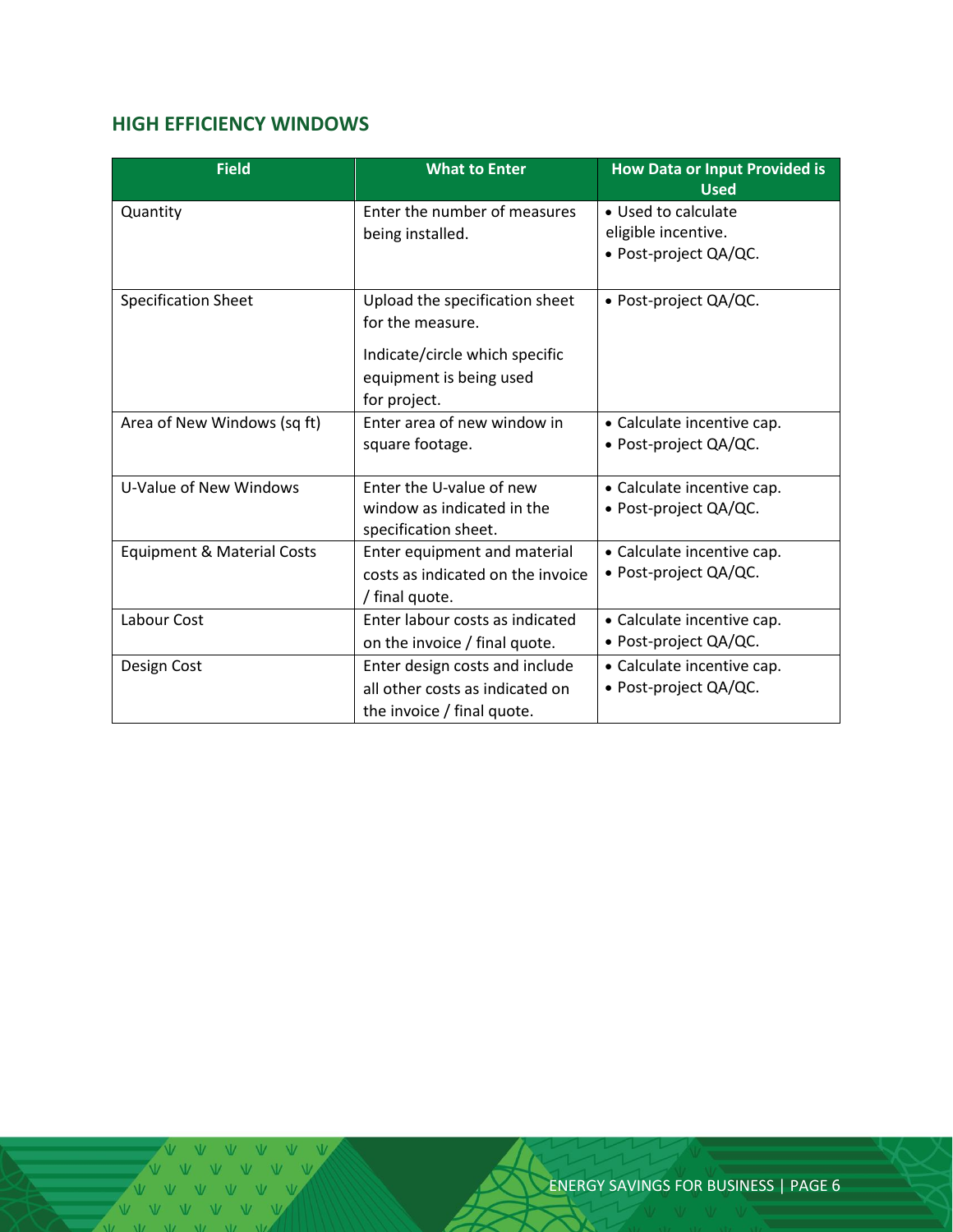# <span id="page-6-0"></span>**INSULATION**

- Ceiling Insulation
- Wall Insulation

| <b>Field</b>                                       | <b>What to Enter</b>                                                                                                                                  | <b>How Data or Input Provided is</b><br><b>Used</b>                        |  |
|----------------------------------------------------|-------------------------------------------------------------------------------------------------------------------------------------------------------|----------------------------------------------------------------------------|--|
| Quantity                                           | Enter the number of measures<br>being installed.                                                                                                      | • Used to calculate<br>eligible incentive.<br>· Post-project QA/QC.        |  |
| <b>Specification Sheet</b>                         | Upload the specification sheet<br>for the measure.<br>Indicate/circle which specific<br>equipment is being used for<br>the project.                   | • Post-project QA/QC.                                                      |  |
| Type of Insulation                                 | Select from the list the type of<br>insulation:<br><b>Batt</b><br>$\bullet$<br><b>Blown-in Insulation</b><br>$\bullet$<br>Spray<br>$\bullet$<br>Panel | · Post-project QA/QC.                                                      |  |
| Area covered by insulation (sq<br>ft)              | Enter area covered by the<br>insulation in square footage.                                                                                            | • Calculate incentive cap.<br>• Post-project QA/QC.                        |  |
| <b>R-Value of New Insulation</b>                   | Enter the R-Value of new<br>insulation as indicated in the<br>specification sheet.                                                                    | • Calculate incentive cap.<br>• Post-project QA/QC.                        |  |
| R-Value of Existing Insulation<br>(before Project) | Enter R-Value of existing<br>insulation.                                                                                                              | • Used for estimating energy<br>savings achieved.<br>• Post-project QA/QC. |  |
| <b>Equipment &amp; Material Costs</b>              | Enter equipment and material<br>costs as indicated on the invoice<br>/ final quote.                                                                   | • Calculate incentive cap.<br>• Post-project QA/QC.                        |  |
| Labour Cost                                        | Enter labour costs as indicated<br>on the invoice / final quote.                                                                                      | • Calculate incentive cap.<br>• Post-project QA/QC.                        |  |
| Design Cost                                        | Enter design costs and include<br>all other costs as indicated on<br>the invoice / final quote.                                                       | • Calculate incentive cap.<br>· Post-project QA/QC.                        |  |

VVVVVV VVVVV VVV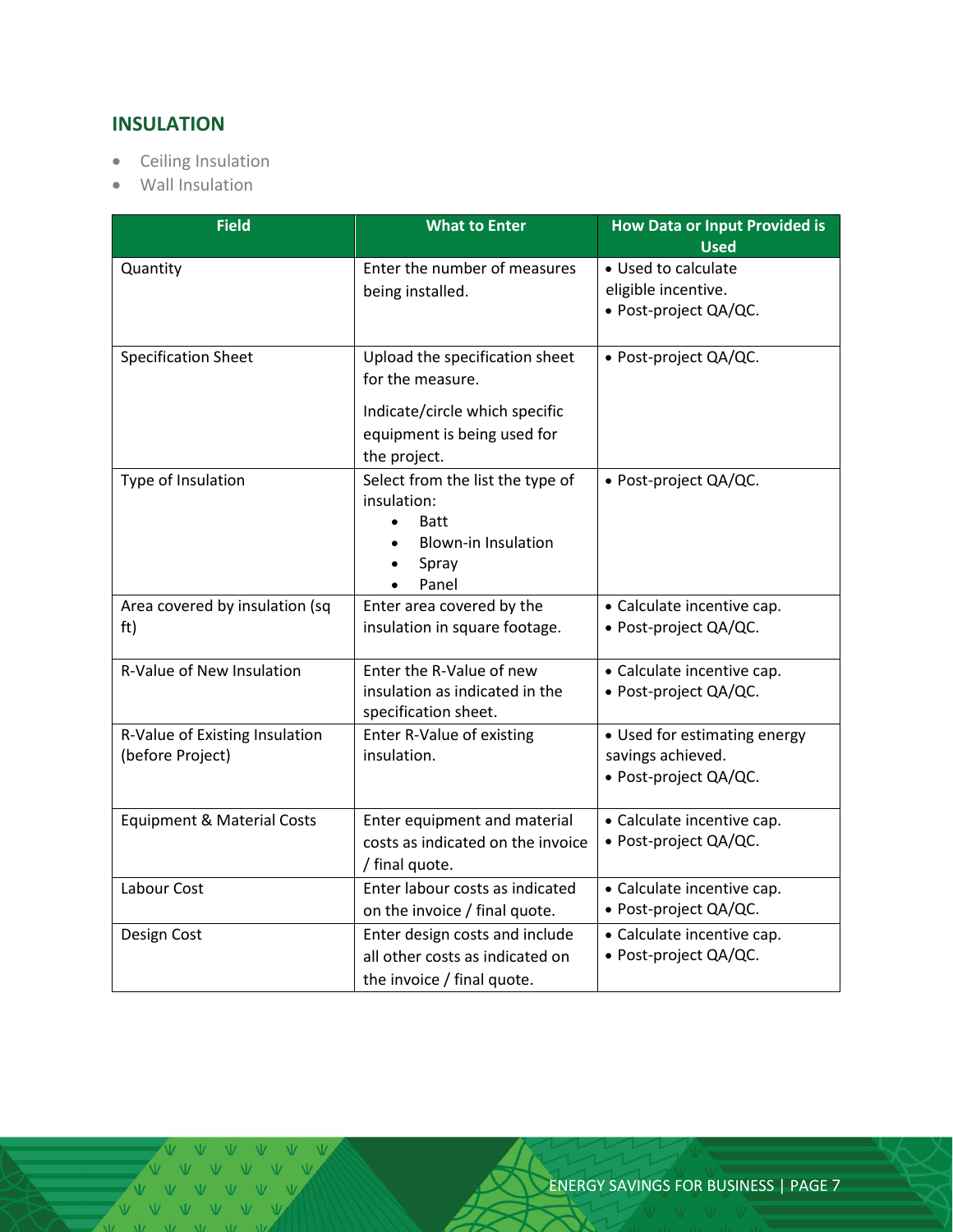# <span id="page-7-0"></span>**STEP 5 OF PRE-PROJECT APPLICATION: ALL BUILDING ENVELOPE AND WINDOWS MEASURES**

| <b>Field</b>                         | <b>What to Enter</b>                                                                                                                                                                                                                                                                                                                     | <b>How Data or Input Provided is</b><br><b>Used</b>                                                 |
|--------------------------------------|------------------------------------------------------------------------------------------------------------------------------------------------------------------------------------------------------------------------------------------------------------------------------------------------------------------------------------------|-----------------------------------------------------------------------------------------------------|
| Cost Quote                           | Quote or invoice should be<br>itemized to include quantity,<br>brand, model numbers for<br>equipment, applicant name,<br>contractor name, facility address<br>and date (Sample quote provided<br>in the Appendix). Costs should be<br>indicated separately for:<br><b>Equipment and Material</b><br>Labour<br>Design and Others<br>Taxes | • Cross-reference against<br>provided costs.<br>• Calculate incentive cap.<br>• Post-project QA/QC. |
| <b>Electricity Bill for Facility</b> | Upload the most recent electricity<br>bill available for the facility.                                                                                                                                                                                                                                                                   | • Ascertain rate class.                                                                             |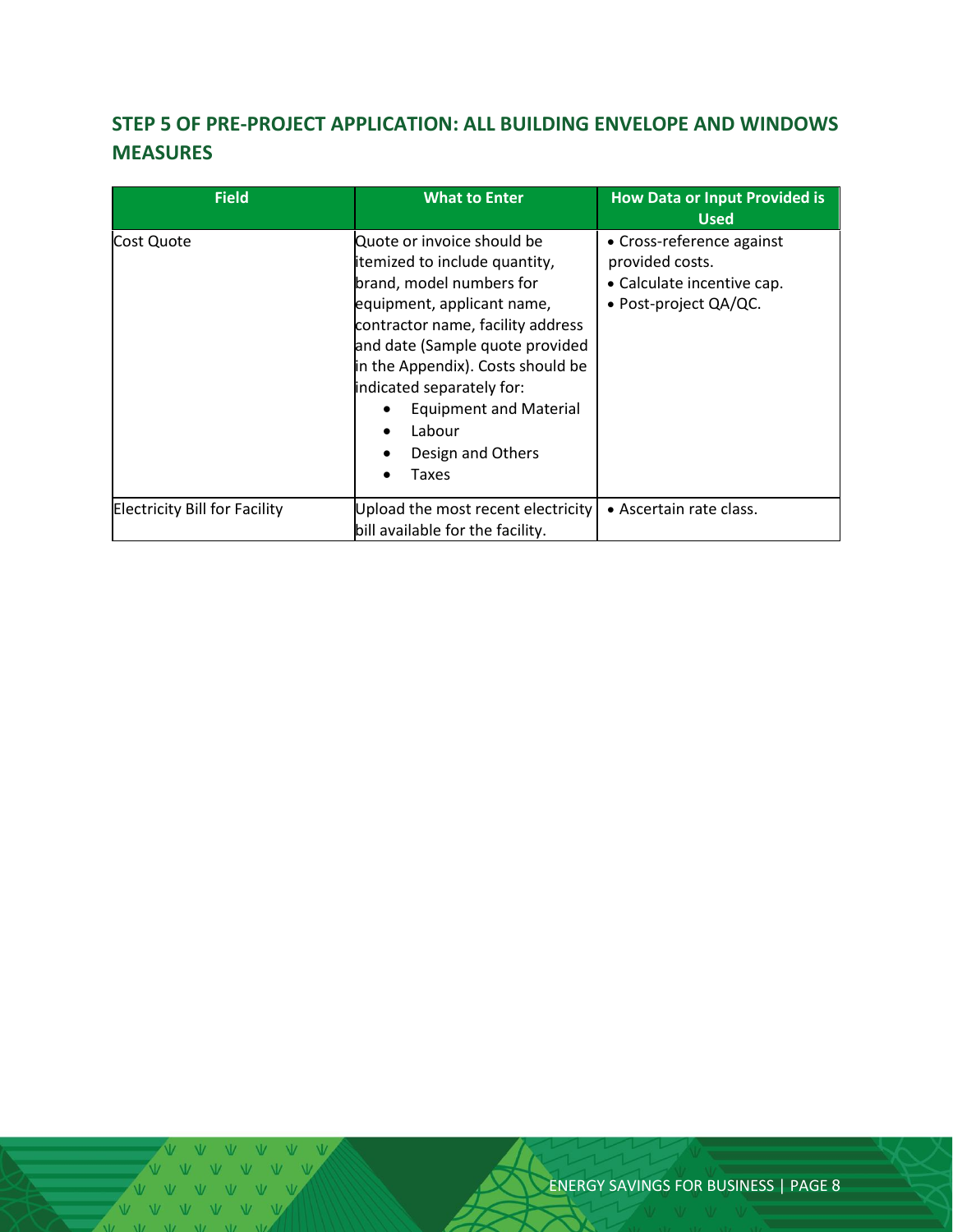### <span id="page-8-0"></span>**POST-PROJECT APPLICATION**

Note that for the post-project application, you will be required to confirm that no changes were made from the pre-project application, unless an Application Change Approval Notice was issued by ERA. In terms of documents required, you will need to provide evidence of the following:

- Invoice for Project Costs
- Proof of Payment for Project Costs
- Conditions stated in the Notice of Pre-Approval

Participant may be subject to a QA/QC check and asked for additional documentation to facilitate a site visit.